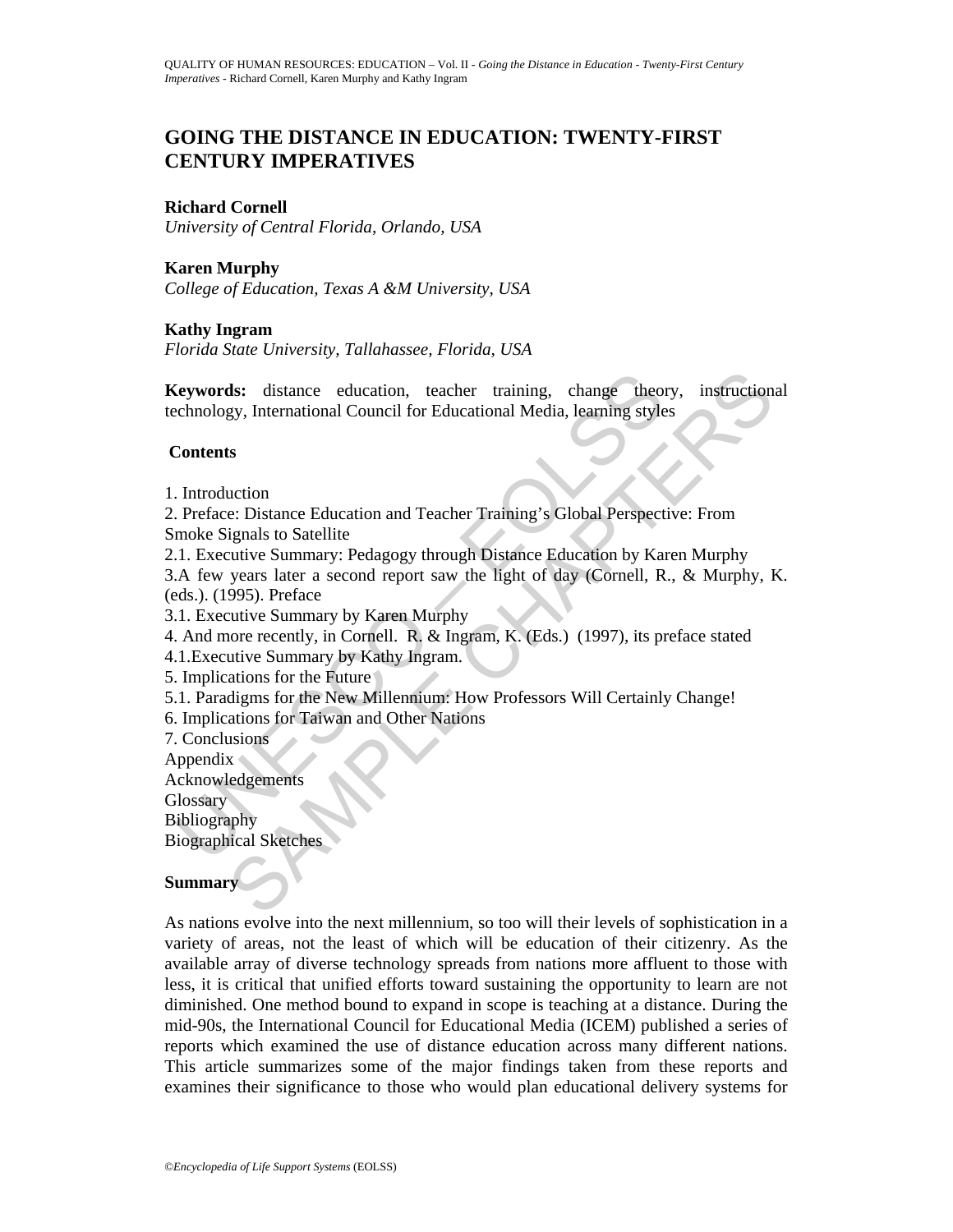the coming century.

## **1. Introduction**

Some ten years ago, the following extracted statements were included as preface and executive summary in what would become the first in a series of three reports produced for the International Council for Educational Media (ICEM), a Non-Government Organization (NGO) affiliated with UNESCO: (Farkas, P., Cornell, R., Saar, C. & Armstrong, J. (Eds.) (1993). They will be followed by the prefaces and executive summaries of two subsequent reports on the same topic, all produced within a period of six years. Of significance for the reader will be how different the areas of concern and emphasis are from the first to the third report. These differences reflect the rapidity of change within the area of distance education and training. This report concludes with a summarized article that places future implications into context.

## **2. Preface: Distance Education and Teacher Training's Global Perspective: From Smoke Signals to Satellite.**

The manniform the area of distance education and training. This report<br>
Immarized article that places future implications into context.<br> **Preface: Distance Education and Teacher Training's Global Pers**<br> **Preface: Distance** within the area of distance education and training. This report concludes with<br>red article that places future implications into context.<br>
The CHA article that places future implications into context.<br>
The CHA are CHAPTERS This report, three years in the making, faced increasingly the possibility of becoming obsolete before it was published. Comparable vagaries accompany the entire broad spectrum of that which we term "distance education" for, as one technology is adopted; a new one suddenly appears on the horizon to replace it. So much for change....so much for telecommunications rivaling the speed of light!

The intent of this report was to assess the state of distance education internationally, with particular emphasis on teacher education and, more specifically, how pedagogy is delivered at a distance: Clearly a formidable challenge as little proved forthcoming which so narrowly addressed the topic.

Do we conclude that pedagogy at a distance is not being taught to teachers? No.

Do we conclude that pedagogy can easily be taught at a distance? No again.

What we did find was that there are efforts, scattered about the world, wherein *some*  attempts at transmitting pedagogical principles are being tried.

A number of the articles contained within this report include such efforts while others opted for alternative means through which they teach their teachers, be they around the corner or across an ocean.

It might well be that the paucity of distance education and pedagogy contributions reflects not an unwillingness to address the issue but rather a more urgent priority of simply getting a system up and running – Maslow's hierarchy with technology-based overtones.

No matter the extent to which pedagogy has been cited as a distance education concern, there remains no doubt that training teachers at a distance will increasingly become a major priority.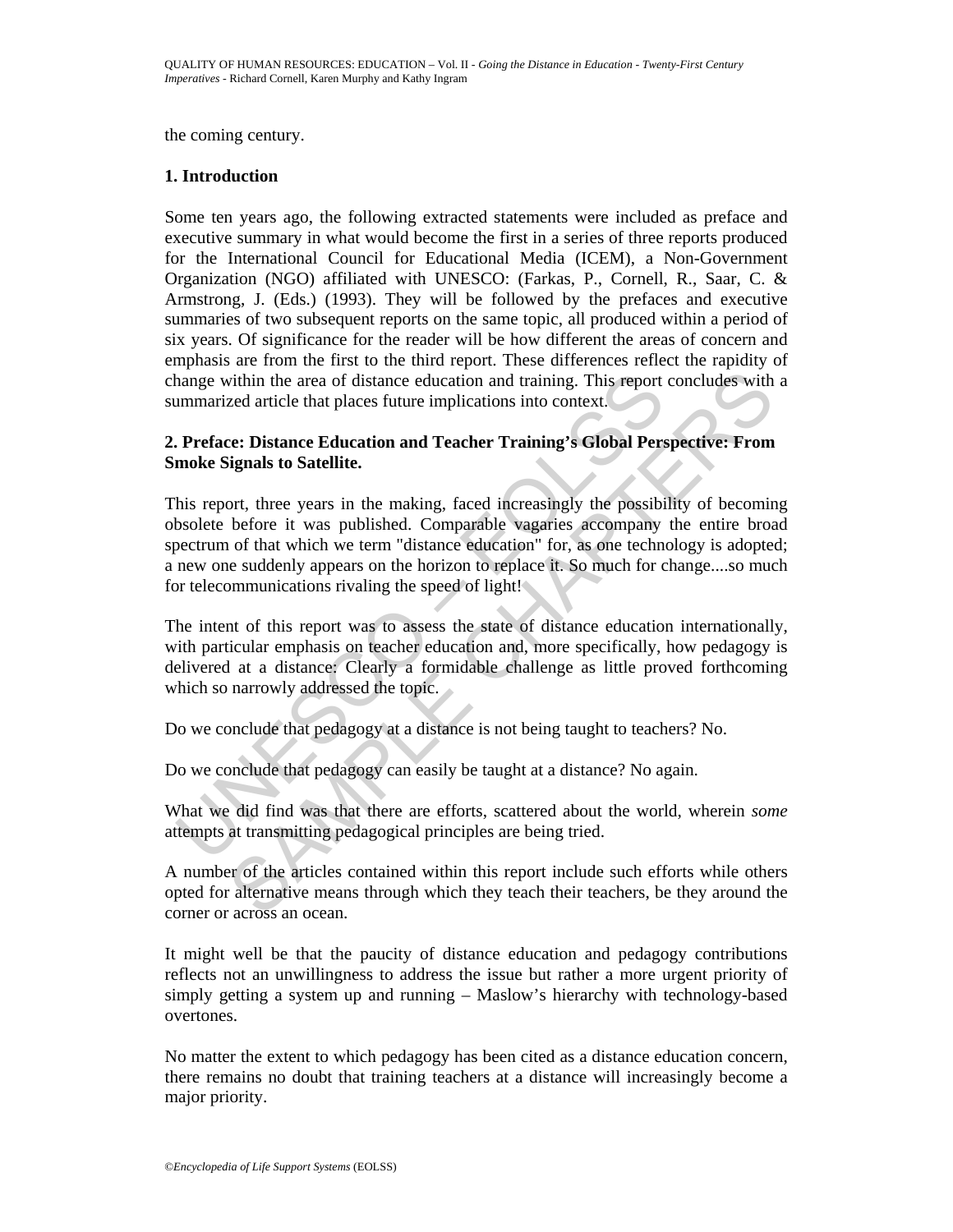In our report title, we append the descriptor "Smoke Signals to Satellite" to reflect a continuum along which we have traveled, if not actually, at least in principle. We must remain cognizant, however, that in some instances the use of a satellite technology base, even into the year 2000 may still remain a financial, logistical, political and philosophical impossibility . . . while the continued use of "smoke signals" may not!

It is a dichotomy, this continuing disparity between those nations that have and others less fortunate, sometimes the latter sharing common borders with the former.

While it is not the primary intent to make this report a geo-political treatise, the ongoing issue of equity of access cannot remain ignored. A number of articles provide sufficient contrast in their contents to illustrate that not all nations are ready to address pedagogy at a distance via technology.

The title of this study is no accident. Even a cursory examination of how teachers have taught through the ages reveals methodologies both diverse and inventive.

In the face of odds which often stunned lesser individuals, teachers have continually sought for the impossible.

is a distance via technology.<br>
the title of this study is no accident. Even a cursory examination of he<br>
ught through the ages reveals methodologies both diverse and inventiary<br>
in the face of odds which often stunned less nce via technology.<br>
of this study is no accident. Even a cursory examination of how teachers have<br>
or of this study is no accident. Even a cursory examination of how teachers have<br>
or of dds which often stunned lesser ind Imagine, if you will, what teaching was like in yesteryear. We laud those inventive souls of the past who taught despite having no materials, only rudimentary communication forms, and a public which frequently chastised them for injecting into their teaching the most outrageous "frills" of the day.

We can envision, for example, the dwellers of Cave #4, headed by a matriarch whose health was quickly failing. Thanks to the discovery of fire and how it might be used, the clan in Cave 4 sent up distress signals via smoke to their cousins in Cave #5, some five miles distant. Within half a day the Cave 5 medicine man arrived and saved the day.

Yes, smoke had been found to have uses far beyond deterring a rampaging tiger -- it could be used to cook, to cure, to rid the cave of insects, and now to communicate. Since that time, warriors have employed smoke for military reasons and, where other information had to be transmitted, smoke signals also saved the day.

It was that very same smoke-based communications system that, when learned by the young of the tribe, allowed them to understand words, numbers, directions, and events. The oldest taught the youngest and the technological revolution in distance education had begun.

In other early civilizations the sound of drumbeats served to warn, to inform, and to place entire tribes on alert. As with the encoded smoke of an earlier (and later) time, these early audio signals taught the tribe basic communication skills.

It did not take too long to add yet another piece of the technological puzzle to the mix - light as a communication medium. Bits of glass or other shiny objects, reflected from one hill to the next, began the advent of true multi-media for now they had it all, smoke, sound, and light! There seemed no end in sight as to the possibilities for communicating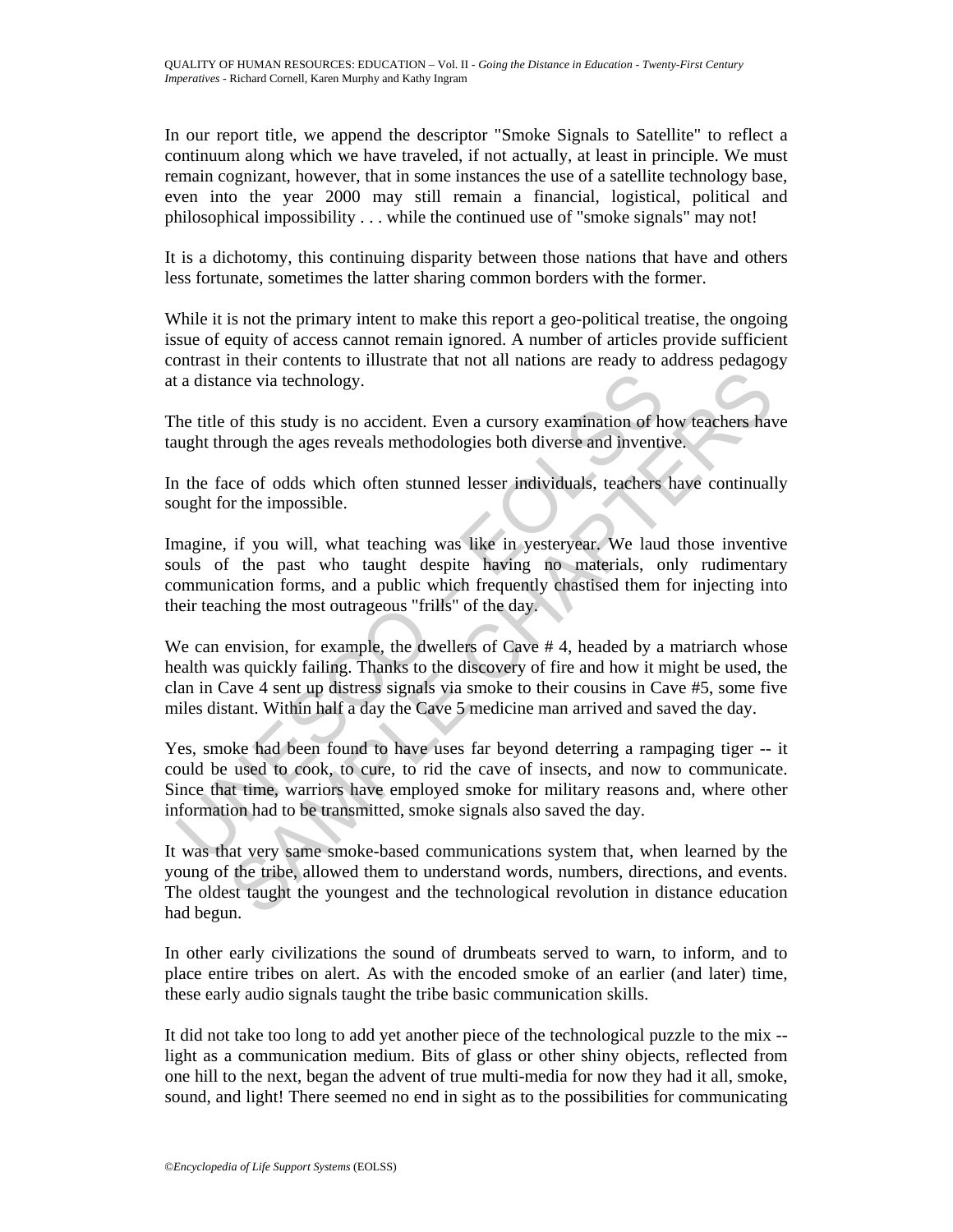across the miles.

There is within us all, then, this heritage from the past through which our ancestors around the globe have fashioned one or another means through which to communicate from a distance. Our legacy humbles.

Within our contemporary educational environments, there are still those in remote societies who speak to one another across the miles using many of these selfsame tools, despite McLuhan's "global village" affording almost total involvement.

We label these sites as being "third world" or some other descriptor and all too often rest content within ourselves that we have things much better. There are those, however, who might question what is truly better -- it is sufficient to acknowledge that such conditions persist.

The intent of this study is to assess the state of things in the 1990s with regard to distance education as applied to teacher training. Given the rapidity of technological change, the reference to what is "now" must be provided with the caveat of recency, rather than immediacy. One has but to scan the paper, read a journal, or watch the evening news to find this or that innovation being employed in the classroom.

Beyond doubt, the present is the age of the computer but ... is it the computer we knew, the one we know now, or one that, within comparative milliseconds in time, will afford even more mysterious wonders for our students?

the might question what is truly better  $-$  it is sufficient to acknow<br>onditions persist.<br>the intent of this study is to assess the state of things in the 1990<br>istance education as applied to teacher training. Given the r th question what is truly better  $-$  it is sufficient to acknowledge that suc<br>is persist.<br>In of this study is to assess the state of things in the 1990s with regard education as applied to teacher training. Given the rapi What will be the relationship between the computer and how students learn at a distance? What new information will teachers need in order to keep up with these rapidly changing methodologies? To what extent are these technologies being evaluated? Are we, in fact, having a two hundred mile an hour romance with a technology base, which is, even now, accelerating to mach-1? Where are those souls in the educational wilderness who would demand that "high touch" (as argued by John Naisbitt in *Megatrends* in 1982) be an equal partner in the high tech rush toward the future?

We raise the questions because there are implications that lie well beyond the obvious. Inherent in many of the case studies from around the globe are issues which had to be faced, funds which had to be acquired, attitudes which had to be dispelled or changed, and amongst it all, learners who had to be taught.

We have focused, for the most part, on the issue of teacher education and how those who teach cannot always be reached by conventional methods. Distance education seemed to be the chosen method of connecting teachers to the content they teach..

In this study, the reader will find a wide range of technologies being used, varying cultural emphases, and, most certainly, differing settings.

It is not unusual that radio should still be a major means through which distance education is transmitted in some parts of the world. Radio is, after all, both widely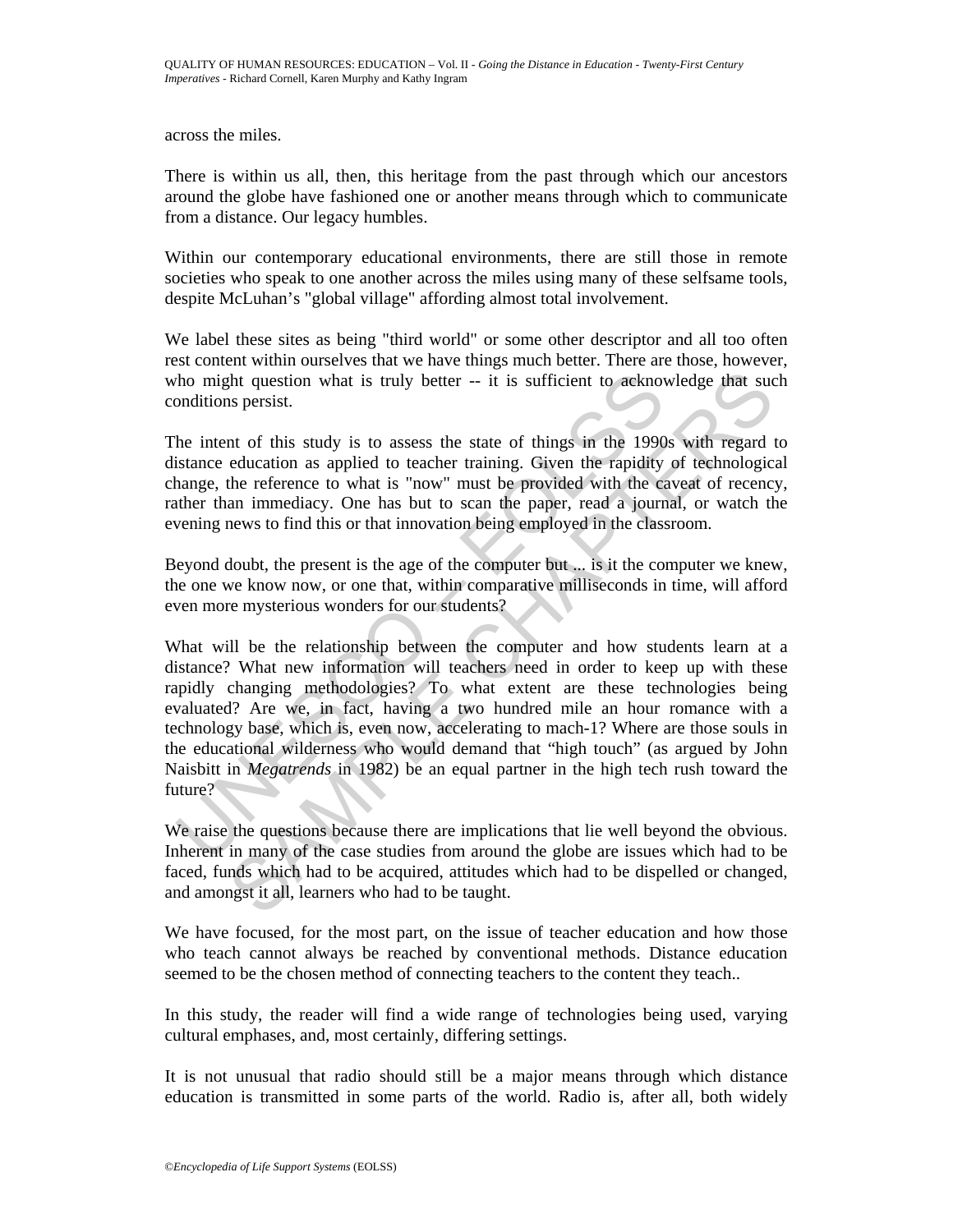available and comparatively cheap. Increasingly, and especially in the more affluent nations, computers and all that accompany them are the rage. Some tie directly into existing telephone systems, others communicate via modem and satellite while others are tied into a LAN (Local Area Network). The future, especially with the emphasis on multi-media systems, offers a tempting vision of what will doubtless become an obsession for many, both teachers as well as their students.

What is to become, however, of the teachers and their students who exist in less-chance areas of our world? Are there, contained within this study, some ideas which could apply easily and near-equally to these populations? If so, who will take the leadership in making such an initiative become reality? Will it be a reader of this report? We hope that such is the case.

Richard A. Cornell United States Member to ICEM Orlando, Florida, USA October 24, 1993, Barcelona, Catalonia, Spain

## **2.1. Executive Summary: Pedagogy through Distance Education by Karen Murphy**

ichard A. Cornell United States Member to ICEM Orlando, Florida, Uctober 24, 1993, Barcelona, Catalonia, Spain<br>
1. **Executive Summary: Pedagogy through Distance Education by**<br>
he articles in this report represent a diverse A. Cornell United States Member to ICEM Orlando, Florida, USA<br>
24, 1993, Barcelona, Catalonia, Spain<br>
24, 1993, Barcelona, Catalonia, Spain<br>
24, 1993, Barcelona, Catalonia, Spain<br>
24, 1993, Barcelona, Catalonia, Spain<br>
24, The articles in this report represent a diverse collection of pedagogical issues involved in teacher training at a distance in countries throughout the world. Distance education offers pre-service and in-service teachers with both skills training and an opportunity to complete teacher training programs or degrees. As will be evident from the articles included in this report, the proliferation of teacher training programs via distance education is limited neither to developing countries nor to more developed countries. Nor are the programs limited to specific delivery methods to reach teachers in their homes or schools. This proliferation is the result of rapidly developing telecommunications technologies coupled with an increasing awareness of the ways to use the technologies for teacher training.

# **2.1.1. Objectives**

Teacher training programs have resulted from political factors and social demands to reach the masses of uneducated or illiterate people or to provide education to disadvantaged groups. Continued high birth rates, coupled with a rise in human expectations for schooling for children, have created the need to train teachers by distance education in developing countries. Others suggest that societies should create teacher-training programs based on the nature of student populations. These programs should allow for upgrading and certification of teachers in their own environments.

Teachers who receive pre-service or in-service training at a distance from the instructional site generally do so for two possible purposes. They may complete course work in competence areas or pedagogical techniques through distance education, or they may use distance education technologies to communicate with and receive support from supervisors or other teachers. In response to this first purpose, Coldevin (1990) identifies three types of teacher training programs at a distance.

The first of these teacher-training programs that Coldevin describes—teacher certification programs and/or degree programs offered through distance teaching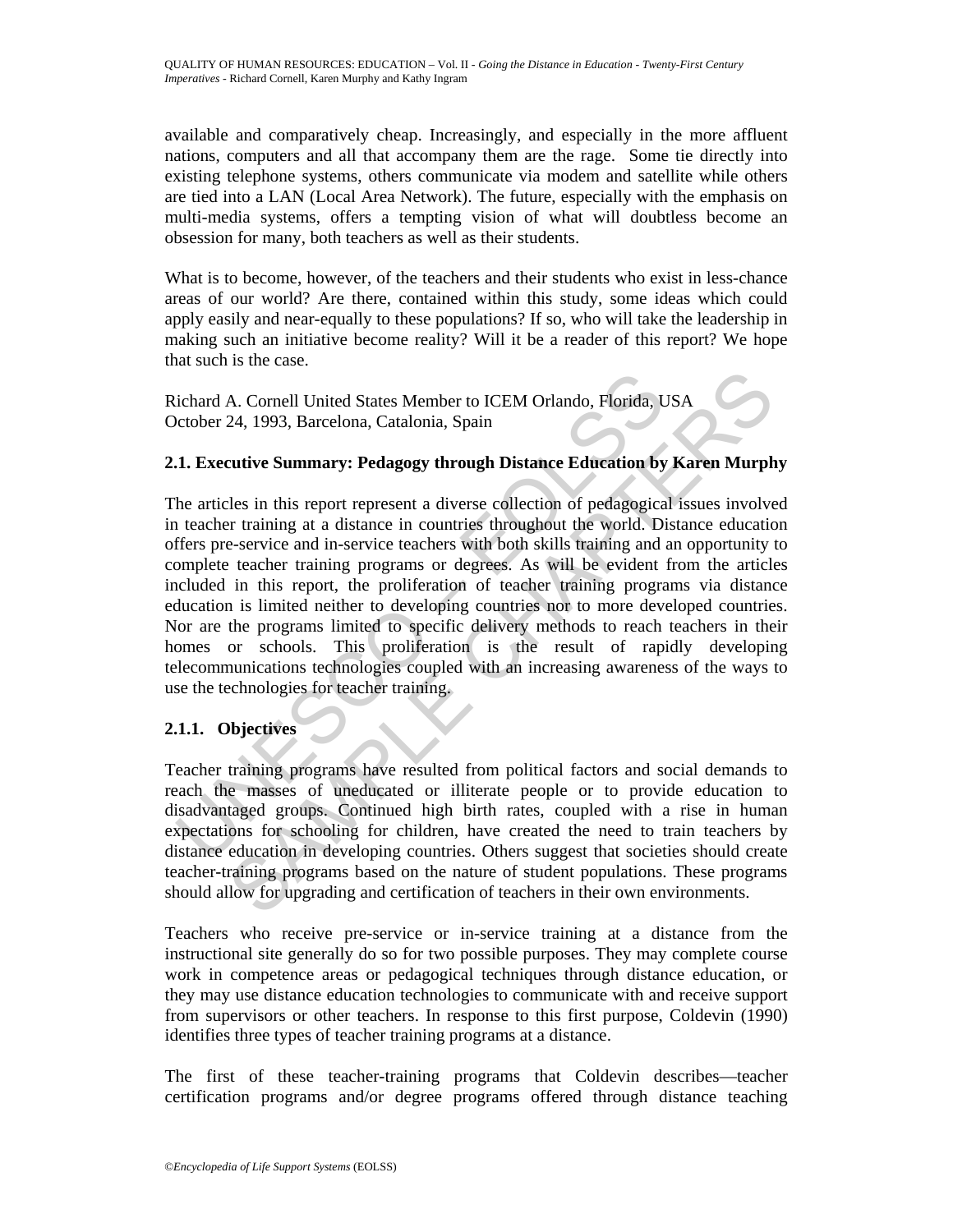universities—are found worldwide. Brahmawong's article describes the distance education program in Thailand offered through Sukhothai Thammathirat Open University. More than 40,000 teachers in Thailand have upgraded their professional competencies through correspondence and broadcast radio and television. Similarly, Carmo reports how teachers in Portugal have been able to obtain in-service teacher training through the Portuguese Open University (Universidad Alberta Portugal) since its inception in 1990. The article by Demiray, McIsaac, and Yangin portrays two inservice programs offered through Anadolu University's Open Education Faculty in Turkey.

The two programs are a Pre-Bachelor Certificate Program, which 130,000 primary school teachers completed, and a University Degree Completion Program offered to 54,000 secondary school teachers. Teachers in the Turkish programs take coursework from their homes through specially designed printed materials supplemented by television and radio broadcasts. (McGreal's article mentions Athabasca University, a distance teaching university in Alberta, Canada, which delivers programs to teachers primarily by correspondence across western Canada.)

4,000 secondary school teachers. Teachers in the Turkish programs<br>com their homes through specially designed printed materials s<br>levision and radio broadcasts. (MCGreal's article mentions Athabas<br>istance teaching universit econdary school teachers. Teachers in the Turkish programs take coursewor<br>
ie in homes through specially designed printed materials supplemented b<br>
and ratio broadcasts. (McGrael's article mentions Athabasca University,<br>
t The second form of teacher training described by Coldevin consists of distance education operations offered through traditional universities. In the U.S., Knapczyk describes how Indiana University uses a variety of technologies to create diversified and flexible in-service staff development programs in rural schools. Similarly, Merkley and Hoy describe Iowa State University satellite program "Teachers on Television," which enables large numbers of pre-service teachers to observe real classrooms in diverse settings. The University of the West Indies (UWIDITE), on the other hand, is representative of other island nations that share characteristics of physical isolation, small populations, and limited economies.

UWIDITE provides in-service training to teachers at seven sites in six countries primarily through audio teleconferencing; audiographic conferencing is also used on a limited scale. McGreal's article describes how a consortium of five universities in western Canada delivers a post-graduate certificate program via correspondence, audio conferencing, and computer-mediated communication.

The third form of teacher training is a "sandwich program," which Coldevin (1990) describes as an alteration between campus-based courses with distance education hands-on training while teaching in the field. Johnsen's article is an example of the sandwich program which occurs in Iceland, where pre-service teachers first gather in a boarding school during the summer and then have hands-on training in their schools. During their practice teaching experience, the student teachers communicate with each other and with their supervisor by telephone. Another example is a teacher training program for refugee primary schools in Somalia, which involves an initial "crash course" on basic teaching skills followed by on-the-job training via distance education for primary school leavers. The British Open University offers degree programs to teachers through a combination of correspondence, radio and television broadcasts, and residential programs and tutorials.

In addition to the three forms of teacher training programs at a distance, teachers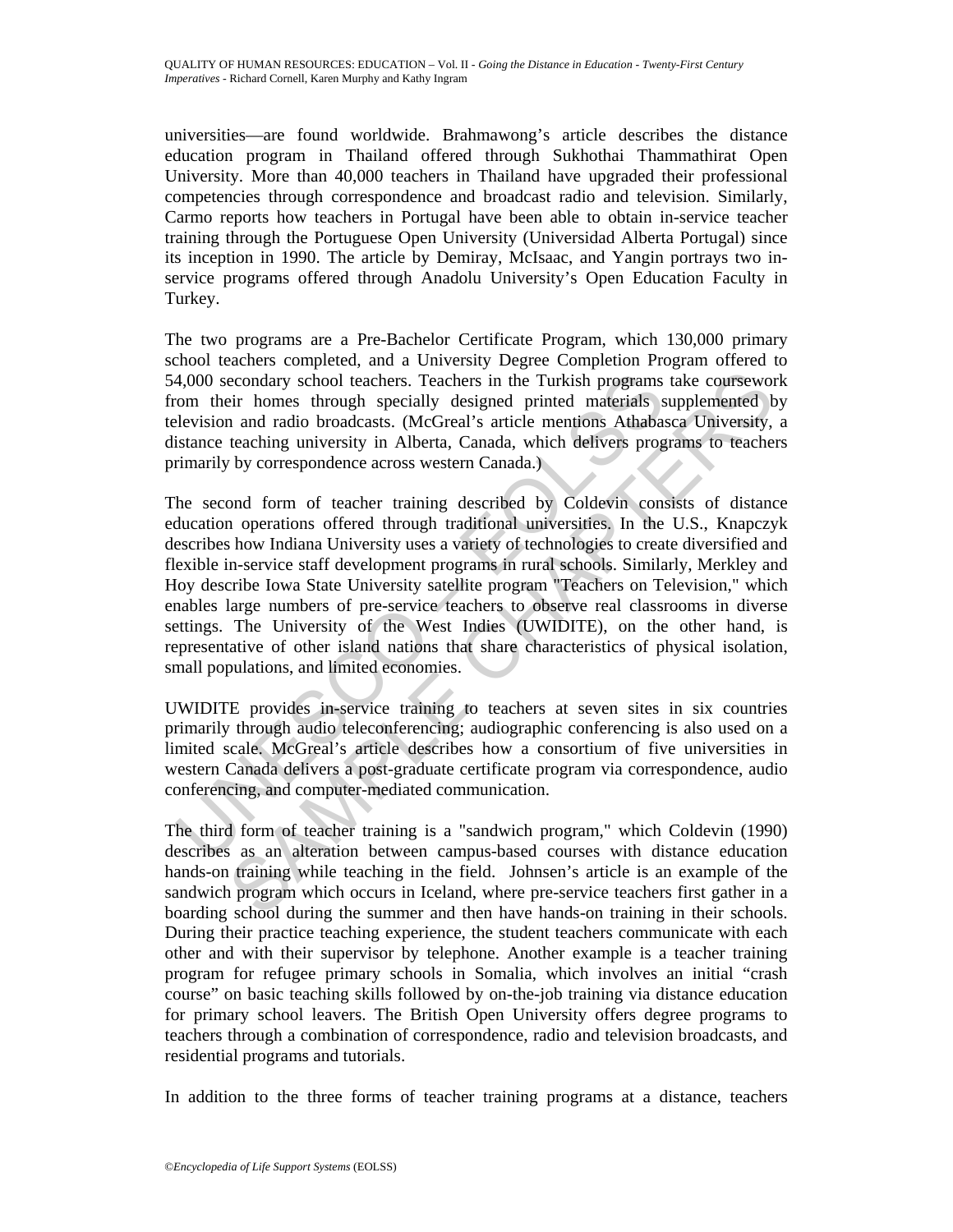communicate with and receive support from supervisors or others teachers through distance education. The distance education technologies used for this purpose typically are interactive, enabling teachers to give and receive moral and emotional support. Johnsen found that the Icelandic student teachers found the telephone a critical link with other student teachers, resulting in the emergence of "telephone -mothers." Computer-mediated communication (CMC) is increasingly used to provide a social context and help reduce the isolation that many novice teachers feel. The Beginning Teachers Computer Network, at Harvard's Teacher Education Program, for example, supports teaching and encourages professional growth of first-year teachers across the U.S.

# TO ACCESS ALL THE **67 PAGES** OF THIS CHAPTER, Visit: http://www.eolss.net/Eolss-sampleAllChapter.aspx

#### **Bibliography**

- - -

Beals, D.E. (1991). Computer-mediated communication among beginning teachers. *T.H.E. Journal*, 8(9) 74-77.

Bonham, L.A., Cifuentes, L., & Murphy, K.L. (1995). Constructing cultures in distance education. *Technology and Teacher Education Annual* 1995, Proceedings of the Annual Meeting of the Society for Information Technology and Teacher Education, pp. 614-617. Charlottesville, VA: Association for the Advancement of Computers in Education.

TO ACCESS ALL THE 67 PAGES OF THIS CHA<br>
Visit: http://www.eolss.net/Eolss-sampleAllChapter<br>
ibliography<br>
and Teacher Education among beginning teachers.<br>
1-77.<br>
conham, L.A., Cifuentes, L., & Murphy, K.L. (1995). Construct TO ACCESS ALL THE 67 PAGES OF THIS CHAP[TE](https://www.eolss.net/ebooklib/sc_cart.aspx?File=E1-12-03-07)R,<br>Visit: http://www.colss.net/Eolss-sample All Chapter.aspx<br>My<br>ist. (1991). Computer-mediated communication among beginning teachers. *T.H.E. Journal*, 8(<br>L.A., Cifnentes, L., & Mu Branch, R. M., and Minor, B. B. with Ely, D. P. (1997). Technology is the answer! But what was the question? *Educational Media and Technology Yearbook,* Volume 22*,* pp.102-108. Englewood, Colorado: Libraries Unlimited, Inc.[This is part of an annual series of reports published in collaboration with the Association for Educational Communications and Technology.]

Chu, C-N, (1998). *The Asian Mind Game: A Westerner's Survival Manual.* St. Ives, NSW Australia. [This book is "must reading" for anyone wishing to conduct business in Asia.]

Coldevin, G. (1990). Teacher training through distance education: A regional update of Africa and Asia. In M. Croft, I. Mugridge, J.S. Daniel, & A. Hershfield (Eds.), *Distance education development and access [conference proceedings]* (pp. 113*-* 116). Caracas: International Council for Distance Education.

Cornell, R.A. (1999). Paradigms for the new millennium: How professors will certainly change! *Educational Media International,* 36(2), 89-96.

Cornell, R.A. and Ingram, K. (1997). *An International Survey of Distance Education and Learning: From Smoke Signals to Satellite III,* 135 pp. Berlin, Germany: International Council for Educational Media and Orlando, FL: University of Central Florida. [This is the third of three reports featuring distance education case studies from six different nations].

Cornell, R.A. & Murphy, K. (1996). *An International Survey of Distance Education and Teacher Training: From Smoke Signals to Satellite II*, 218 pp. Mainz, Germany: International Council for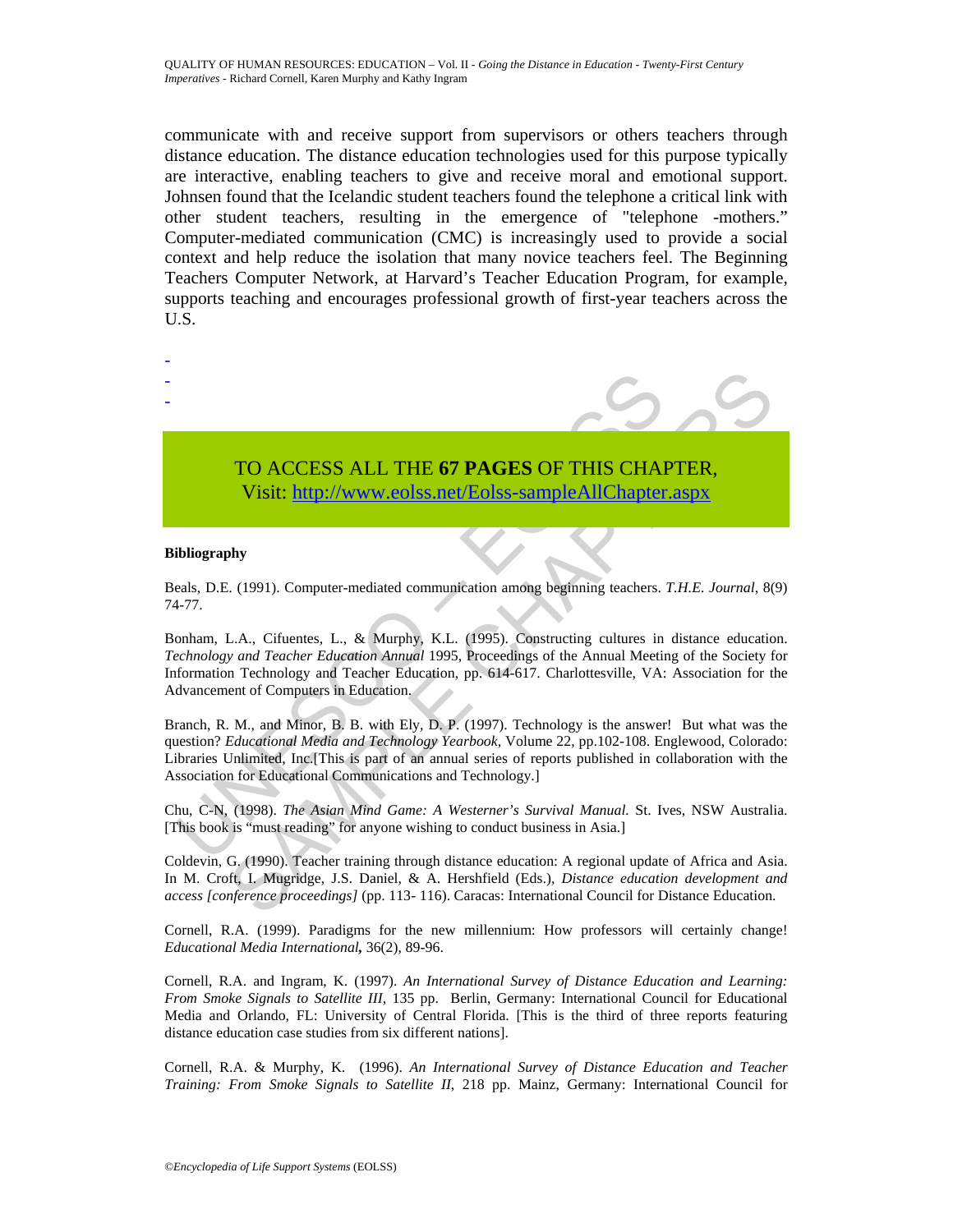Educational Media & Orlando, FL: University of Central Florida. [This is the second of three reports featuring distance education case studies from eleven different nations].

Dziuban, C.D. & Moskal, P. D. (1998). *What the research says…about teaching and learning on-line*. Orlando, FL: University of Central Florida, Distributed Learning Evaluation Impact. [This is part of an ongoing series of research papers issued by Dr. Dziuban and his associates.]

Edupage (1998). Gigamachines by the millennium. Excerpted from *The Financial Times.*  ITFORUM@UGA.EDU, September 25.

Farkas, P., Cornell, R., Saar, C. & Armstrong, J. (Eds.) (1993). *An International Survey of Distance Education and Teacher Training: From Smoke Signals to Satellite*, 123 pp. Paris: International Council for Educational Media and Orlando, FL: University of Central Florida. [This is the first of a series of three reports featuring distance education case studies from ten different nations].

Green, K.C. (1997). The Campus Computing Project. *More Technology in the Syllabus, More Campuses Impose IT Requirements and Student Fees* Encino, CA [This is an annual report to the nation.]

Harry, K. (1982). The Open University, United Kingdom. In G. Rumble & K. Harry (Eds.), *The Distance Teaching Universities,* (pp. 167-186). London: Croom Helm.

Havelock, R.G. & Zlotolow, S. (1995). The Change Agent's Guide. (2<sup>nd</sup> edition) Englewood Cliffs, NJ: Educational Technology Publications, Inc.

Hibbard, J. (1998). CMP Net The Technology Network. *The Learning Revolution.* http://techweb.cmp.com/iw/672/72iurev.htm

Hillman, D.C.A., D.J. Willis, and C.N. Gunawardena. (1994). Learner-interface interaction in distance education: An extension of contemporary models and strategies for practitioners. *The American Journal of Distance Education* 8(2), 30-42.

Kema, J., A. Kass & C. Riesbeck. (1998). Using information technologies to train the federal workforce: The need for new educational paradigms and tools. A White Paper. Evanston, IL*: The National Economic Council and Office of Science and Technology Policy,* Northwestern University.

Long, W.A. Jr. (1985). *The practitioner and adolescent medicine. Seminars in Adolescent Medicine.*  1,85-90.

Lowry, D. (1985). *True Colors*. Laguna Beach, CA: Communications Companies International

rena, K.C. (1997). The Campus Computing Project. *More Technology in the Syllalpose IT Requirements and Student Fees Encino*, CA [This is an annual report to the arry, K. (1982). The Open University, United Kingdom. In G. C. (1997). The Campus Computing Project. *More Technology in the Syllabus, More Campus Requirements and Student Fees Encino, CA [This is an annual report to the nation.]*<br>
(1982). The Open University, United Kingdom. In G McGrath, D., Thurston, L.P., & McLellan, H. (1990 October). Training rural teachers in computer education: An evaluation of the distance learning methods. In J. Ohler (Ed.), *The On-line Journal of Distance Education and Communication,* 4(2).

McKenzie, J. (1998). Forming an information literate school. *From Now On: The Educational Technology Journal*. Http://fromnowon.org/sep98.html

Mood, T. A. (1995). *Distance Education, An Annotated Bibliograph.* Englewood, Colorado: Libraries Unlimited, Inc.

Moore, M. (1989). Editorial: Three types of interaction. *American Journal of Distance Education,* 3(2), 1-6.

Naisbitt, J. (1982). *Megatrends: Ten new directions transforming our lives.* New York: Warner Brothers

Perraton, H. (Ed.). (1993). *Distance Education for Teacher Training*. London & NY: Routledge.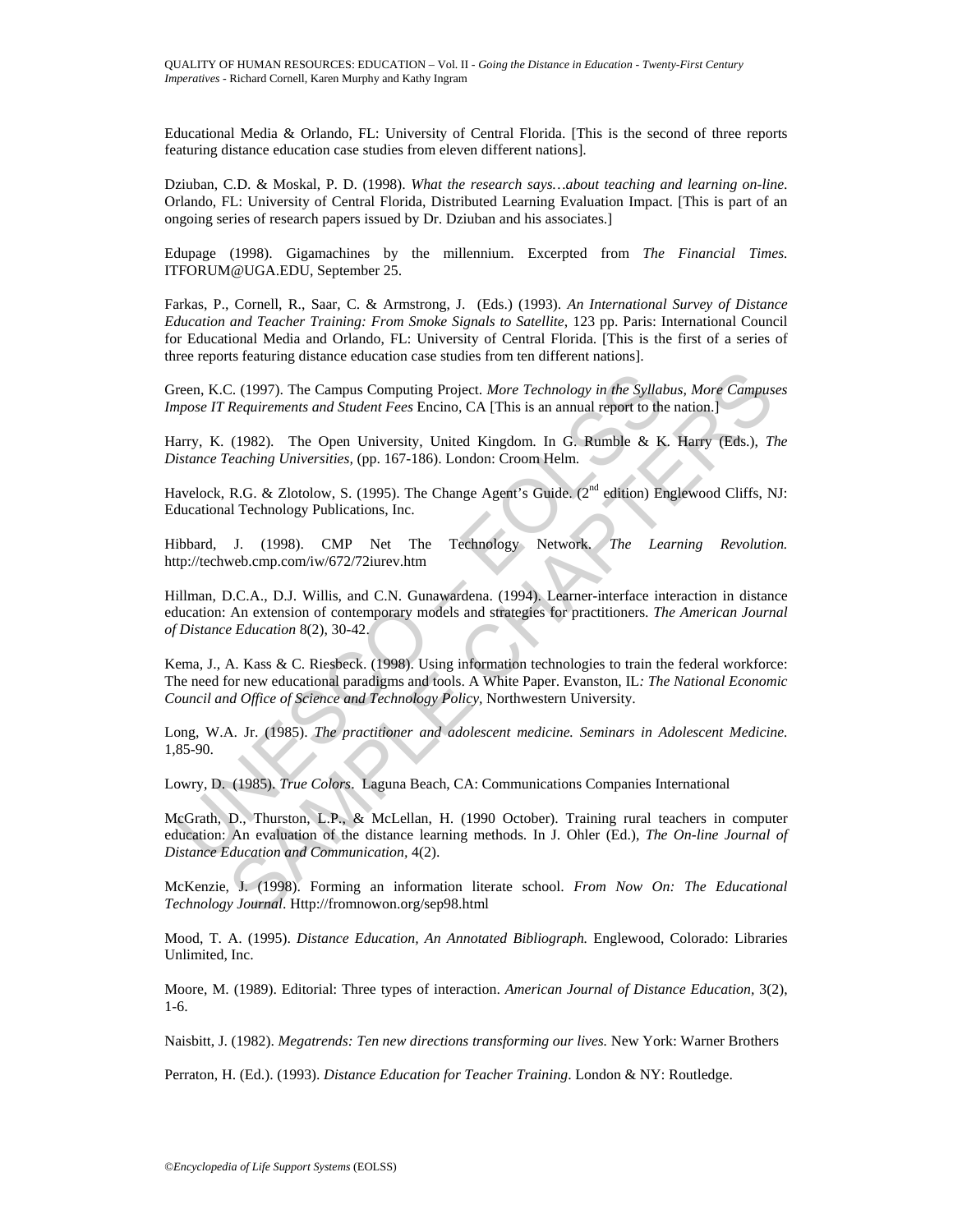Pritchett, P. (1994). *New Work Habits for a Radically Changing World*. Dallas, TX: Pritchett & Associates, Inc.

Rogers, E.M. (1983). *Diffusion of Innovations*, (3rd edition) New York: The Free Press, A Division of Macmillan Publishing Co., Inc.

Said, A.H. (1990). Distance education in Somalia: An emergency program of teacher training. In M. Croft, I. Mugridge, J.S. Daniel, & A. Hershfield (Eds.), *Distance Education Development and Access*  [conference proceedings] (pp. 117-120). Caracas: International Council for Distance Education.

Schwartz, P. (1993). Shock wave (Anti) warrior*. Wired* November '93. Http://www.wired.com/wired/1.5/features/toffler.html Stealth Productions.

Takakuwa, Y. (1998). *On the Promotion System of the Utilization and Application of Educational Media in Regions Responding to the Changing Society*. Tokyo: Japan Audiovisual Education Association.

Viadero, D. (1998). Education Week on the Web. *A Tool for Learning*. Http://www.edweek.org/sreports/tc/class/cl-n.htm

#### **Biographical Sketches**

**Dr. Richard Cornell** is Professor of Instructional Systems at the University of Central Florida in Orlando. He is the President of the International Council for Educational Media (ICEM).A former elementary teacher in the public schools he took his first higher education position at the University of South Florida in 1963 as Coordinator of Instructional Materials and later began full time teaching within their College of Education in the area of media and library science.

In 1966 he was Associate Director of the Media Project within the American Association of Colleges for Teacher Education. He assisted in the design, production, and implementation of workshops for university teacher education professors in which the goal was to encourage the participants to adapt the emerging technologies within their instruction. During this period he was assigned to produce films, filmstrips and slides depicting the overall coverage of life in several East African nations.

In 1968 he was named Director of Instructional Media at Florida Technological University (since renamed the University of Central Florida) in Orlando. Aside from an eighteen month period as a Visiting Director of the Learning Resources Centre at the Riverina College of Advanced Education in New South Wales, Australia, he has been at his current institution ever since.

Regions Responding to the Changing Society. Tokyo: Japan Audiovisual Education<br>
iadero, D. (1998). Education Week on the Web. A Tool<br>
ttp://www.edweek.org/sreports/tc/class/cl-n.htm<br>
iographical Sketches<br> **F. Richard Corne** Responding to the Changing Society. Tokyo: Japan Audiovisual Education Association,<br>
D. (1998). Education Week on the Web. A Tool for Learnin,<br>
and Sketches<br>
and Cornell is Professor of Instructional Systems at the Univers He is a former President of the International Division of the Association for Educational Communications and Technology (AECT) in the United States, and a Past President of the Australian-based Computer Pals Across the World (CPAW). In 1989, he received one of nine worldwide Lindbergh Awards given to assist in his research related to the measurement of pilot fatigue on board long-duration night flights made by commercial airlines. He is also a former NASA Summer Scholar.

Dr. Cornell has presented in more than 40 countries and travels the world recruiting students and to participate in numerous international conferences. His work in Taiwan and within the Pacific Rim is well known and he is a frequent speaker in that part of the world. He is a firm believer in the sustainability, as well as the worth, of using technology in instruction but above all it is the inclusion of a "high touch" interface that he holds most important. His e-mail address is: cornell@mail.ucf.edu

**Dr. Karen L. Murphy** is an Assistant Professor of educational technology and distance learning in the College of Education at Texas A&M University. Karen was a classroom teacher for 17 years in the San Francisco Bay Area, Turkey, and Cyprus. She recently served as a consultant for the Turkish National Education Development Project in the area of educational curriculum reform, with the Ministry of National Education (funded by the World Bank). She held administrative positions in distance learning at the University of Wyoming and Kansas State University. She was the recipient of a Fullbright-Hays fellowship to conduct her doctoral research on Turkey's Open Education Faculty. She has published widely on motivational and cross-cultural aspects of distance education and telecommunications. She is Co-editor of two of the three reports produced by ICEM. Her e-mail address is: kmurphy@tamu.edu